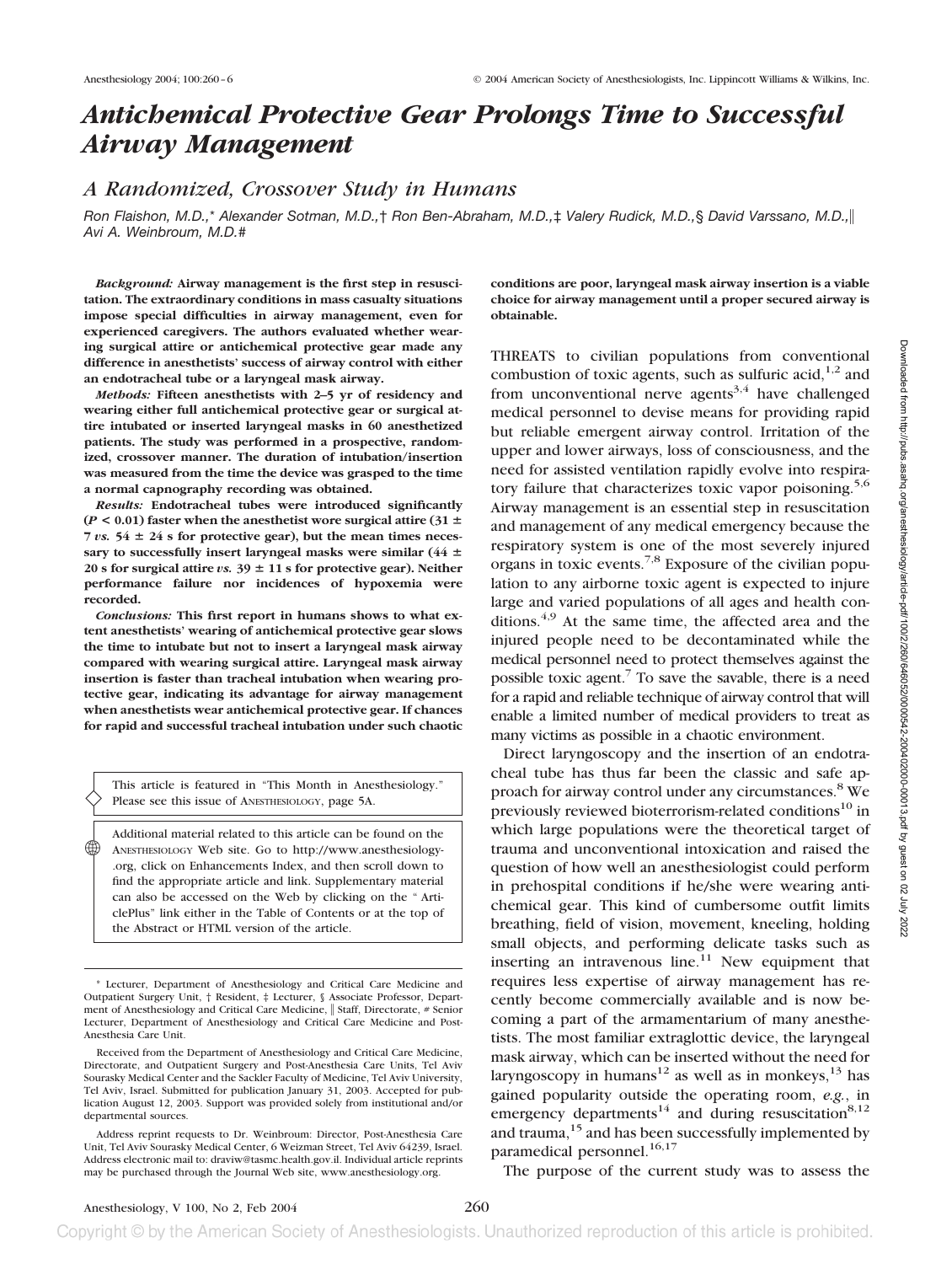effect of anesthetists' wearing either surgical attire or full antichemical protective gear on the speed and success rate in performing tracheal intubation in humans. We also evaluated the same anesthetists' performance in inserting laryngeal mask airways under both conditions and analyzed the time to secure the airway device.

#### **Materials and Methods**

#### *Anesthetist and Patient Recruitment*

Fifteen anesthetists participated in this prospective, randomized, crossover study. Their experience in managing airways was clinical training of  $3.1 \pm 0.9$  yr (mean  $\pm$  SD) in a tertiary, university-affiliated anesthesia department plus periodic (1 month/yr) military medical duty with victims as well as training on mannequins. According to the revised protocol for a mass casualty scenario of an unconventional attack in the catchment area of the Tel Aviv Medical Center, Tel Aviv, Israel, these physicians are the ones to perform the first intubation when the victims arrive for treatment. However, all practiced on a mannequin during a 30-min drill the day before their participation in the study. The only experience with the antichemical protective gear that the anesthetists had had before the commencement of this study was during joint military and civilian drills. At no time had they had the opportunity to intubate a patient while wearing the gear.

Sixty consecutive patients with American Society of Anesthesiologists physical status I–III who were scheduled to undergo various surgical or orthopedic interventions under general anesthesia were considered suitable to participate in this study. The study had been approved by the institutional human investigation committee of the Tel Aviv Sourasky Medical Center, Tel Aviv, Israel. All compliant subjects signed the institutional Helsinki Committee–approved informed consent form after having been given a detailed explanation of the interventions and the devices used. Exclusion criteria were allergy to latex, a history of chronic pain or of psychiatric disorders, and the use of centrally acting drugs of any sort. Patients younger than 18 yr; pregnant women; individuals who had recently experienced severe trauma to the central nervous system or to the face; patients who had undergone maxillofacial, head, or neck surgery; and patients who had a Mallampati score of 4 were also excluded from the study.

#### *Antichemical Gear*

The antichemical protective gear is a complete set that is currently used by the medical staff according to the regulations of the Israeli Defense Force Medical Corps, Tel Aviv, Israel. It includes butyl rubber boots and gloves (Supergum, Tel Aviv, Israel), a nylon shirt and pants covered by khaki (Chemoplast, Afula, Israel), and an



**Fig. 1. A physician wearing protective antichemical gear.**

antigas mask with active filter (Shalon, Tel Aviv, Israel; figs. 1 and 2).

#### *Airway Control Devices*

A size 4 laryngeal mask airway (Gensia Pharmaceuticals, San Diego, CA) was used for all patients; in our experience and that of Grady *et al.*<sup>18</sup> a lower rate of postoperative pharyngeal discomfort is reported with this size. A 7.5-mm-ID cuffed endotracheal tube and an 8.5-mm-ID cuffed tube (Portex; SIMS Portex Ltd., Hythe, Kent, United Kingdom) were used to intubate the tracheas of female and male patients, respectively. All tubes and mask airways were lubricated with 2% lidocaine in aqueous jelly (Rafa Laboratories, Jerusalem, Israel).

#### *Study Protocol*

In the operating room, all nonpremedicated patients were connected to a multimodal monitor (AS/3; Datex-



**Fig. 2. A physician managing a patient's airway with an endotracheal tube (***A***) and with a laryngeal mask airway (***B***) while wearing antichemical gear.**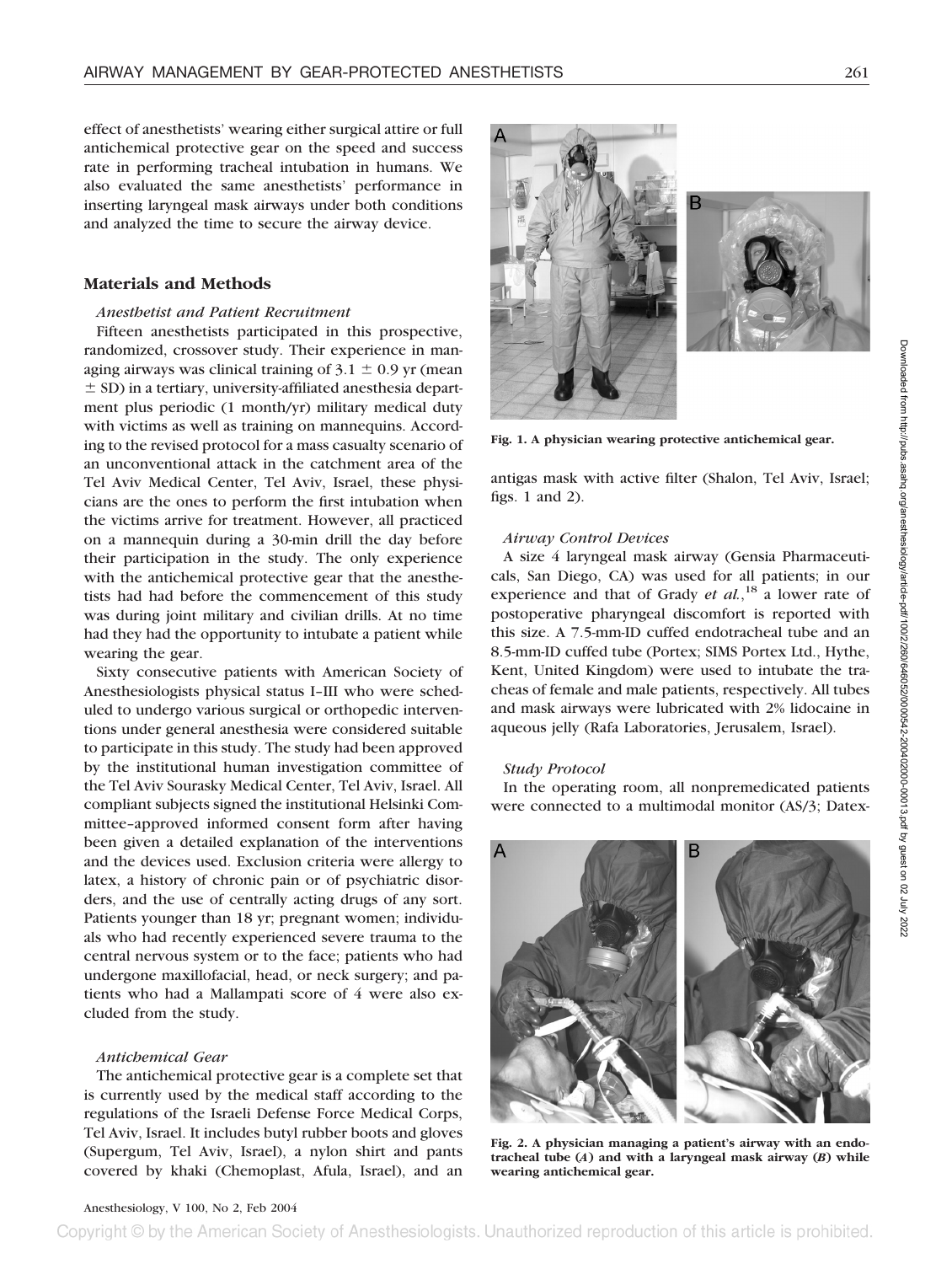Ohmeda, Helsinki, Finland), which enabled five-lead electrocardiographic recording, measurement of noninvasive systolic and diastolic blood pressures, measurement of respiratory rate, fingertip pulse oximetry, and exhaled (sidestream) capnographic tracing. The patients were first allowed to breathe 100% oxygen *via* a facemask. When all parameters reached normal and/or satisfactory values,  $1-2$  mg midazolam and  $100 \mu$ g fentanyl were injected intravenously, followed by 2–2.5 mg/kg propofol injected over 30 s for the induction of anesthesia. Succinylcholine, 1.5 mg/kg, was added only for patients who underwent tracheal intubation because we usually refrain from using muscle relaxants during laryngeal mask airway insertion and instead use the jaw thrust as the indicator for the proper time of insertion. We also had to bear in mind that toxic nerve agents act pharmacologically at the same site as suxamethonium. We and others $4,10$  have recommended that nerve agent victims should not be given any drug that further inhibits acetylcholine esterase activity. When manual ventilation by the attending anesthesiologist was effective and oxygen saturation was 98% or greater, the designated anesthetist, who was wearing either the antichemical gear or surgical attire, was notified as to which device was to be introduced. Randomization was based on computer-generated codes that were maintained in opaque envelopes until 5 min before airway management was initiated. Every patient received only one airway device from a physician with or without the protective gear and in a random order (fig. 2, A and B). After the device was in place, the cuff of the laryngeal mask airway was inflated with up to 30 ml air as recommended by the manufacturer or as deemed sufficient to the study anesthetist. The cuff of the endotracheal tube was also inflated with air, aiming to obtain a minimal leak that was audible during manual airway inflation. We recorded the time necessary to perform the task, from the moment the anesthetist grasped the device until it was in place, it was connected to the capnograph, and the end-tidal carbon dioxide tracing and value  $(> 30 \text{ mmHg})$  were normal while the patient was being manually ventilated. Unsuccessful insertion was defined as misplacement of the tube or the mask airway or lack of the above indicators. Attempts that were associated with hypoxia, *i.e.*, oxygen saturation measured by pulse oximetry  $(Spo<sub>2</sub>)$ less than 92%, were immediately interrupted, and the patient was reventilated manually with 100% oxygen by the supervisor. There was no imposed time limit for successfully inserting the device. After its insertion, the device was secured in place. During the pilot study, the anesthetists were frequently unable to apply surgical tapes for this purpose, and we used strings instead.

After the maneuvers, the supervising anesthesiologist monitored the pressure within the cuff of the endotracheal tube by a manometer (Control-Inflator; VBM, Sulz am Neckar, Germany), readjusting it to 22 cm  $H_2O$ .<sup>19</sup>

The proper position of the laryngeal mask airway was also reconfirmed by lack of oropharyngeal airway leak, otherwise detectable by audible noise over the epigastrium, laterally to the thyroid cartilage and over the mouth,20 while manually ventilating the patient *via* a semiclosed system using a generated peak inspiratory pressure of 22 cm  $H_2O$ , as well as by equal bilateral lung expansion.

Any untoward effect during the study was immediately treated, and its occurrence was recorded. The study concluded when the airway device was properly placed and anesthesia was administered as customary for the case. No additional data were recorded after this time.

#### *Statistics*

All values are given as mean  $\pm$  SD. The analyses were performed at the Statistical Laboratory of the School of Mathematics, Tel Aviv University, Tel Aviv, Israel, using SPSS for Windows (version 11.01, 2001; Chicago, IL). A prestudy power table in which  $\Delta$  (mean difference in time [in seconds] between the two groups of anesthetists with and without the protective gear) was  $10$ ,  $\alpha$  was 0.05, and power was 0.8 resulted in the need for 15 anesthetists in every group. Because the distribution of the time periods necessary to successfully insert the devices slightly deviated from normal, data were analyzed by mean of the Wilcoxon signed-rank test. The rates of eventual failure or of hypoxemic events were analyzed using the Fisher exact test.  $P \leq 0.05$  was considered significant.

#### **Results**

Sixty patients (34 men and 26 women; mean age,  $44 \pm$ 18 yr [range, 18–78 yr]; mean weight,  $74 \pm 16$  kg [range, 42–105 kg]) undergoing various surgical procedures under general anesthesia were enrolled in this study. American Society of Anesthesiologists physical status classifications and Mallampati scores were similar among the study groups (data not shown). No patient in the laryngeal mask group or the endotracheal tube group needed the addition of any drug to facilitate the insertion of the device, and none experienced adverse intraoperative events (*e.g.*, coughing, retching, breath-holding, or laryngospasm).

The tracheal intubations were accomplished significantly  $(P \le 0.01)$  more rapidly by the anesthetists when wearing surgical attire than when wearing the protective gear; times to laryngeal mask insertion were similar for each condition (fig. 3). All but one anesthetist who was wearing the gear successfully performed the intubation within less than 75 s. The laryngeal masks were inserted significantly ( $P < 0.05$ ) more rapidly than the endotracheal tubes by anesthetists wearing protective gear but significantly ( $P \leq 0.05$ ) more slowly by those wearing

Copyright © by the American Society of Anesthesiologists. Unauthorized reproduction of this article is prohibited.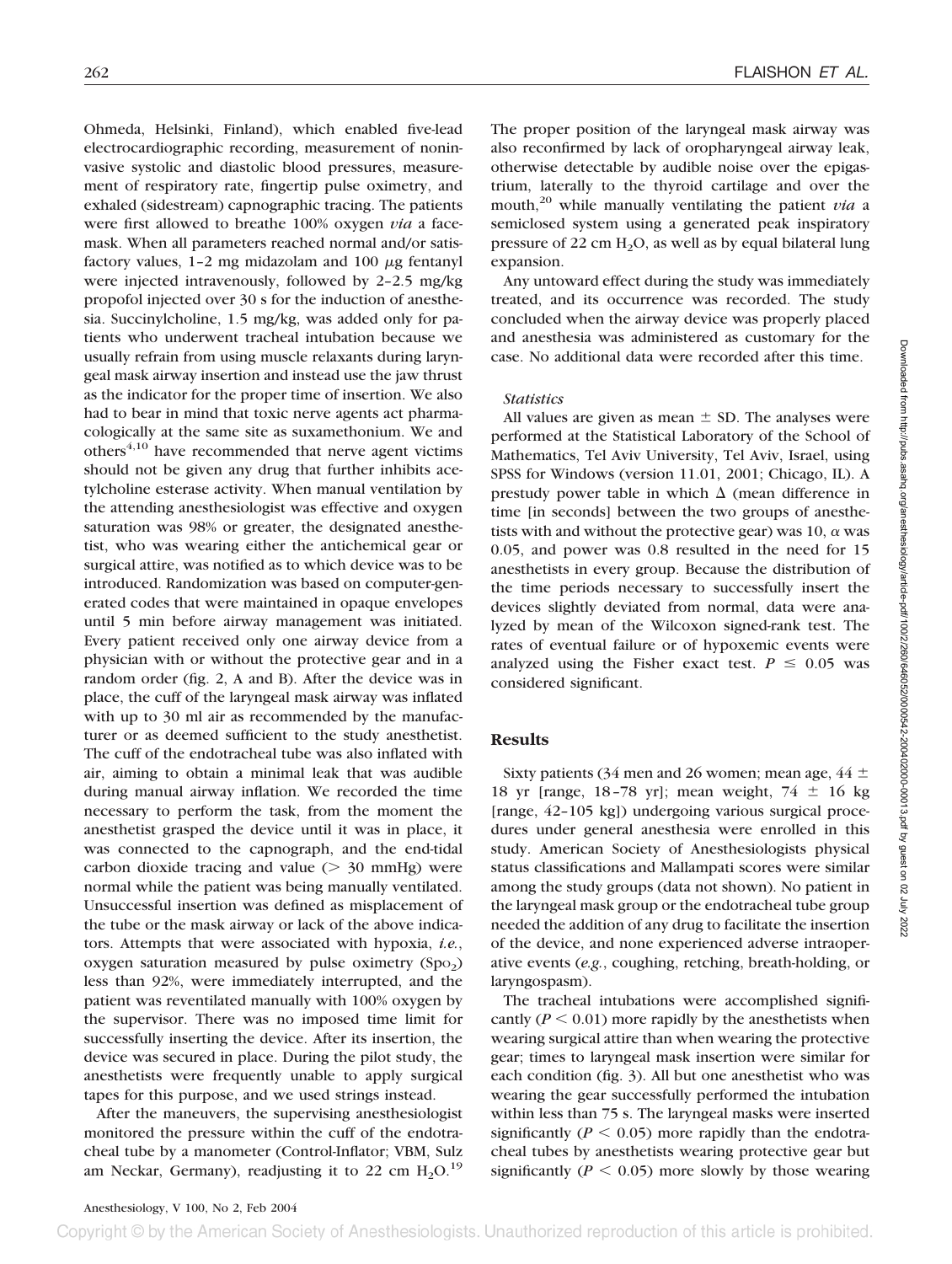

**Fig. 3. Individual and mean time to proper airway management by anesthetists with various apparel. \*** *P* **< 0.01** *versus* **the corresponding surgical attire values; †** *P* **< 0.05** *versus* **the** tracheal intubation values. ETT = tracheal intubation; LMA = **laryngeal mask airway insertion.**

surgical attire (fig. 3). All intubations and insertions were properly accomplished with the first try, and in no case did Spo<sub>2</sub> decrease to less than 92% during the attempts.

The time to secure tubes or mask airways was much longer when the anesthetists wore the butyl rubber gloves (2.3  $\pm$  0.6 *vs.* 0.9  $\pm$  0.1 min without gloves; *P* < 0.001).

Blood pressure readings at the end of airway management were significantly  $(P < 0.05)$  lower compared with the premanagement values in all groups (table 1). Heart rate and  $Spo<sub>2</sub>$  values were lower only in the mask-plusgear group. The mean pressures of the tube cuff that were first measured by the supervising anesthesiologist after the devices were placed were similar among all groups (data not shown).

## **Discussion**

Airway management is the first step in managing any emergency situation, be it medical, surgical, or trau-

matic, especially if it has a direct repercussion on respiration.<sup>8</sup> This also applies to a mass casualty event. In the prehospital phase of an unconventional mass casualty event, where respiratory failure may be the result of lung injury caused by inhalation of toxic agents from any source or intent,<sup>5,6</sup> muscle paralysis,<sup>21</sup> or conventional injuries, airway management may be much more problematic because of chaotic conditions. At the same time, the number of the expected victims would be large and variable in terms of age, airway characteristics, and state of health, $4,9$  and care providers may not be as experienced as trained anesthetists are.<sup>22</sup>

In toxicologic events that afflict the airways and the lungs, securing of the airway is even more important because of the associated severity of respiratory failure and asphyxia.<sup>7</sup> Therefore, the device to be chosen for the management of the airway is the most important issue that needs to be addressed. It must be simple to use even when the medical team itself is in a compromised situation, such as the need to wear antichemical gear. The cumbersome outfit that was used in the current study includes two layers of clothing, rubber boots, thick rubber gloves, and an antigas mask, which hamper breathing, movement, kneeling, vision, and dexterity,<sup>10</sup> including the capability required for insertion of an intravenous line.<sup>11</sup>

Over the years, the accepted standard for management of the airway has been the endotracheal tube.<sup>8</sup> The safest method of airway management in a comatose, chemically intoxicated patient is tracheal intubation with a cuffed tube. However, the best extraglottic airway device for resuscitation has not been established. The laryngeal mask airway has recently gained popularity as an airway management device, not only during anesthesia but also in surgical, internal medicine and traumatic emergency situations,  $14,15$  and it has been shown to be relatively safe and efficient in a variety of situations.<sup>14-17</sup>

Several extraglottic airway devices have become avail-

|  |  |  |  |  |  | Table 1. Patients' Hemodynamic, Respiratory, and Laryngeal Mask and Endotracheal Tube Insertion Data |
|--|--|--|--|--|--|------------------------------------------------------------------------------------------------------|
|--|--|--|--|--|--|------------------------------------------------------------------------------------------------------|

|                                                           | Endotracheal Intubation |                        | Laryngeal Mask Airway Insertion |                        |  |
|-----------------------------------------------------------|-------------------------|------------------------|---------------------------------|------------------------|--|
|                                                           | <b>Surgical Attire</b>  | <b>Protective Gear</b> | <b>Surgical Attire</b>          | <b>Protective Gear</b> |  |
| Vital signs immediately before insertion of airway device |                         |                        |                                 |                        |  |
| Heart rate, beats/min                                     | $75.4 \pm 10.2$         | $72.1 \pm 13.6$        | $81.9 \pm 14.7$                 | $81.7 \pm 15.3$        |  |
| Systolic blood pressure, mmHg                             | $134.5 \pm 15.2$        | $149.7 \pm 30.3$       | $132.6 \pm 19.1$                | $130.3 \pm 15.1$       |  |
| Diastolic blood pressure, mmHq                            | $86.2 \pm 6.5$          | $85.5 \pm 10.2$        | $83.5 \pm 10.9$                 | $82.3 \pm 6.8$         |  |
| $Spo2$ , %                                                | $97.5 \pm 0.6$          | $98.1 \pm 0.9$         | $98.7 \pm 1.0$                  | $98.3 \pm 0.9$         |  |
| Vital signs immediately after confirming capnography      |                         |                        |                                 |                        |  |
| Heart rate, beats/min                                     | $77.7 \pm 12$           | $69.9 \pm 11.5$        | $75.4 \pm 13.8$                 | $77.3 \pm 14.0^*$      |  |
| Systolic blood pressure, mmHg                             | $119.4 \pm 14.5^*$      | $111 \pm 22.4^*$       | $116.3 \pm 21.4^*$              | $111.3 \pm 14.7^*$     |  |
| Diastolic blood pressure, mmHg                            | $74.7 \pm 9.7^*$        | $70.9 \pm 13.8^*$      | $73.4 \pm 16.2^*$               | 69.7 $\pm$ 10.3*       |  |
| $Spo2$ , %                                                | $97.8 \pm 0.9$          | $97.9 \pm 0.7$         | $98.4 \pm 1.0$                  | $97.6 \pm 2.1^*$       |  |

Data are presented as mean  $\pm$  SD.

\* *P* 0.05 *vs.* values immediately before the insertion of the tracheal tube or the laryngeal mask airway.

 $Spo<sub>2</sub> = oxygen saturation measured by pulse oximetry.$ 

#### Anesthesiology, V 100, No 2, Feb 2004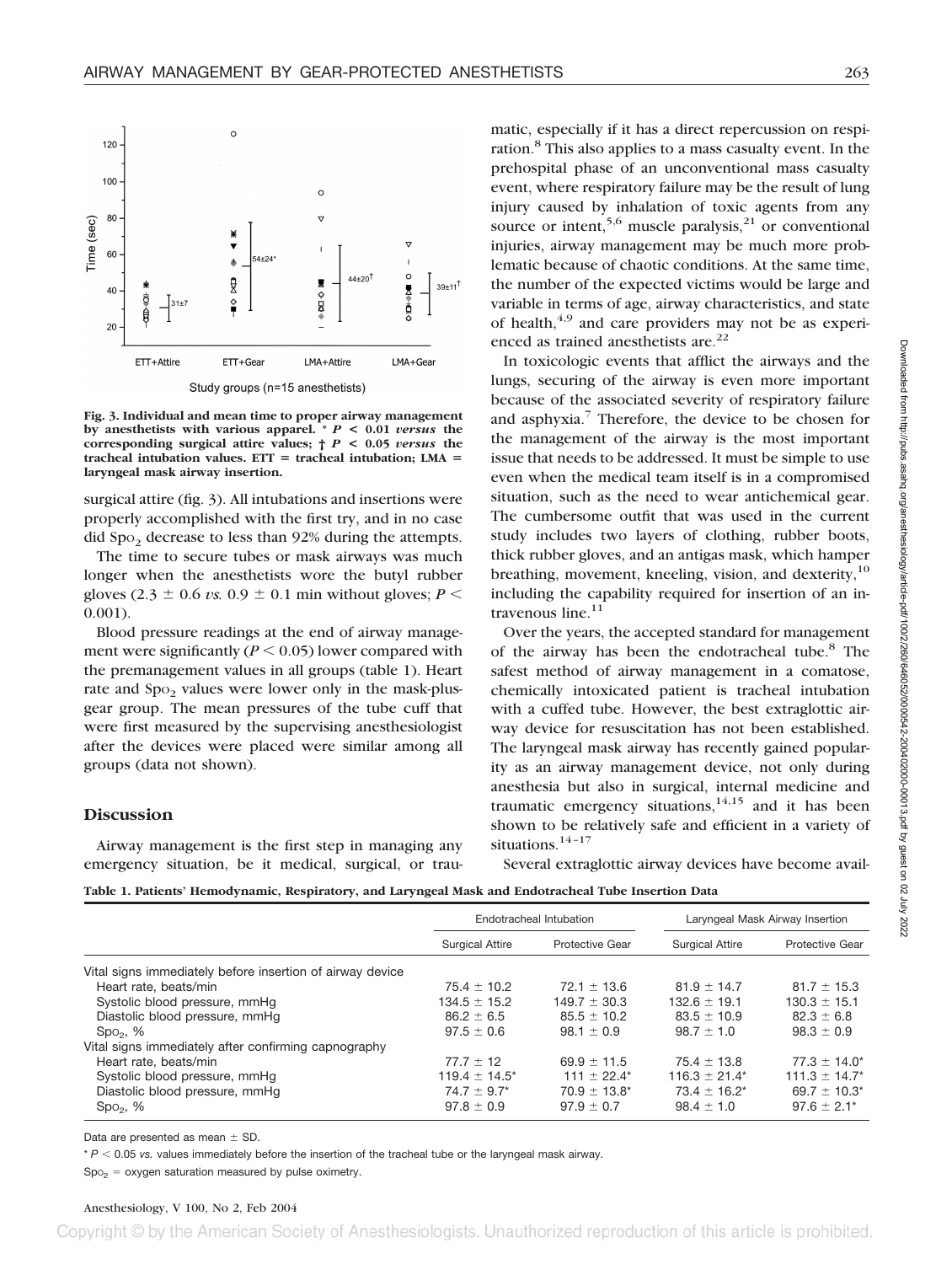able more recently, including the esophageal tracheal Combitube (Kendall Company, Mansfield, MA), the cuffed oropharyngeal airway, and two newer versions of the classic laryngeal mask airways (*ProSeal™* [Laryngeal Mask Company Limited, San Diego, CA] and the intubating laryngeal mask). Most earlier studies evaluated the extraglottic devices' performances in the operating room on anesthetized patients, but few studies assessed their role in emergency or emergency-like setups.12,14,23,24 Mark *et al.*<sup>15</sup> evaluated the performance of corpsmen in inserting an endotracheal tube, a laryngeal mask, and a Combitube in combat-like conditions. Although the three devices were found to be suitable for emergency-like setups, the study did not include a mass casualty pattern, nor did it use the unconventional outfit that we describe. Also, in the latest guidelines for adult advanced life support published by the European Resuscitation Council, $^{25}$  only the laryngeal mask and the Combitube were mentioned as alternatives to the endotracheal tube. More important, the laryngeal mask has a well-deserved status in the American Society of Anesthesiologists difficult airway algorithm. $26$  The mask is also the most commonly used and most studied extraglottic device.<sup>27</sup> When dealing with a chemical mass casualty scenario, the medical provider's goal is to manage the victims' airways while attempting to provide respiratory support to as many of them as possible. Unlike the relative serenity of a hospital operating room setup, the possibility of introducing a nasogastric tube *via* the *ProSeal™* laryngeal mask or intubating the patient *via* the intubating laryngeal mask in the chaotic prehospital phase does not seem to be an option. The physician also would probably not have time for second thoughts about approaching the same patient, and this would be done by an experienced anesthesiologist, preferably after the patient was transported to a decontaminated area. Furthermore, the classic laryngeal mask (*LMA-Classic*™; Laryngeal Mask Company Limited) is the most commonly available device that we have at our disposal in peacetime (*i.e.*, the Israeli Defense Forces Medical Corps and the civilian emergency services, Tel Aviv, Israel). This is partly because the mask is considered the second-best device in the operating room that has become increasingly economically affordable in many countries. Therefore, although we were aware of the availability of the newer extraglottic devices and of their characteristics, we designed our study to focus on the *LMA-Classic*™ and the endotracheal tube as the definitive standard devices during an unconventional mass casualty toxic event.

The results of the current study show that, as expected, the use of antichemical gear led to tracheal intubation taking longer than without the gear. In contrast, laryngeal mask insertion took an equal duration of time under both conditions. Also, when the anesthetist wore the protective gear, the time for insertion of a mask

was shorter (by a mean of approximately 15 s) than the time needed for the insertion of an endotracheal tube but was not longer than without the outfit. Interestingly, we also found that the insertion of mask airways took longer than tracheal intubation when the anesthetist wore the attire but that the rate of success in all instances was 100%. Although the slower mask airway insertion *versus* tracheal intubation by anesthetists wearing surgical attire seems to stem from their greater expertise in performing intubation, the shorter time to placement of mask airway *versus* the longer time to proper tracheal intubation by anesthetists wearing the protective gear indicates that the mask is the more advantageous route for our study population being treated by protected personnel. Previous uncontrolled studies that lacked specific endpoint data to measure the completion of the insertion<sup>16,17</sup> suggested that laryngeal mask airway insertion may be easier than tracheal intubation; the results of this first study in humans support this assertion even in conditions of special physical limitations. Although the time differences in the performance of each route were statistically significant, the scores lacked clinical implication because there were no cases of Spo<sub>2</sub> desaturation or hemodynamic disturbances associated with the longest required time (*i.e.*, 126 s for an endotracheal tube, with the anesthetist wearing protective gear). Nevertheless, during an actual chaotic event, this time interval may become crucial for the intoxicated victims, who are already physically compromised and hypoxic.

The current study has several limitations. The most important limitation stems from the ethical conditions imposed by the Tel Aviv Sourasky Medical Center's Institutional Helsinki Committee, which led to the patients' conditions being dissimilar to the prehospital chaotic conditions that would characterize mass casualty occurrence. Our patients were relatively healthy, with an intravenous line enabling full sedation and relaxation, and in optimal hemodynamic and ventilatory induction conditions (including oxygenation), with no airway reaction to the insertion of the device, which would most likely not be the case during actual disaster conditions. There were no changes in the patients' Spo<sub>2</sub> values, even after a long-lasting laryngeal mask airway placement. The study took place in calm conditions, and the equipment was in excellent working order. The anesthetists were responsible for one patient at a time, did not experience the effects of excessive heat load induced by the multiple-layer overgarment, and were not unduly stressed. Moreover, the patients' oral cavities were clear of secretions and vomit, and no patient had multiple injuries (*e.g.*, not hypovolemic), convulsions, or hypoxemia, as might be the case during an actual toxic event. No patient had a reflex reaction, retched, or held his or her breath when undergoing tracheal intubation or laryngeal mask insertion. The pressure within the cuff of the tube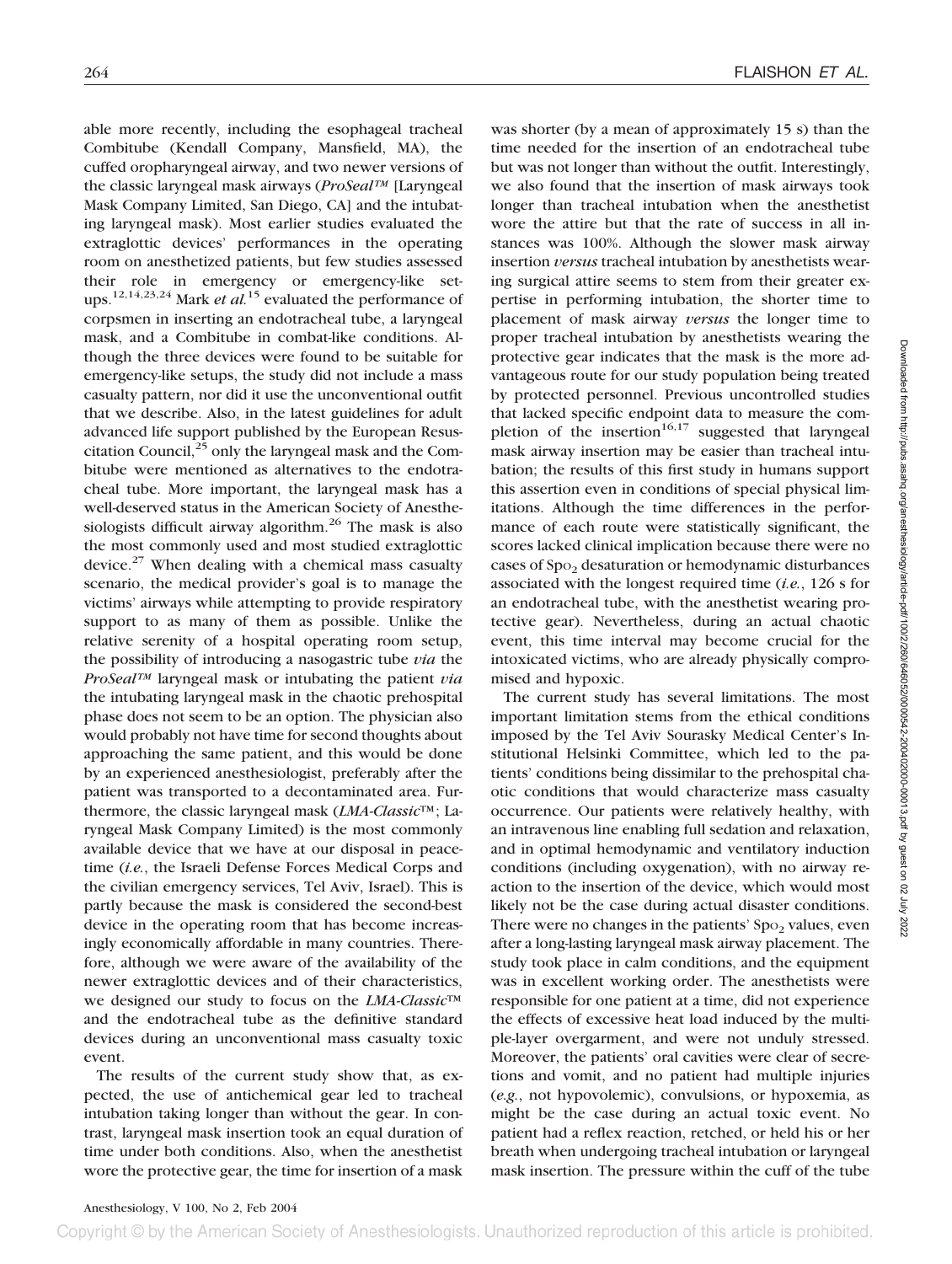## NON-CONVENTIONAL MASS CASUALTY EVENT





could be measured and readjusted, and the supervising anesthesiologist could also confirm the placement of the mask airway with a stethoscope; these conditions probably would not exist in the disaster area because of the caregiver's hermetic headgear.<sup>10</sup>

We chose to assess airway management by endotracheal tube and laryngeal mask airway because we have previously raised the question of the usefulness of each device in times of confusion and stress that follow unconventional attacks on civilians.10 It proved to be a valuable tool for securing the airways in cases of difficult intubation, $27$  and we found that the mask airway was inserted faster than the endotracheal tube and with no failure under both study conditions. However, the airway seems better secured with tracheal intubation than with a laryngeal mask, especially in cases in which bronchorrhea is anticipated and the stomach is expected to be full.<sup>12</sup> The occurrence of gastric aspiration may occur, especially in high-risk patients<sup>8,28,29</sup>; tracheal intubation is then preferred to the laryngeal mask.<sup>12</sup> Because positive-pressure ventilation may be required in these patients, an endotracheal tube would also seem to be preferable to the laryngeal mask airway<sup>29,30</sup>: high inspiratory pressure in the presence of the mask airway may result in air-leak, inadequate ventilation and gastric distension.<sup>30</sup> In addition, victims are moved from the disaster area to the decontaminated medical area while they are ventilated, which requires a fully and reliably secured airway. According to the plans for a mass casualty scenario involving an unconventional attack in the area of the Tel Aviv Medical Center, anesthetists perform the intubation while high school students and nonmedical personnel of the medical center bag-ventilate the casualties as they are being transferred (see ANESTHESIOLOGY Web site). It is crucial that the airway is maximally secured (not by tape; see Materials and Methods) when

the caretakers are not trained medical personnel.<sup>30</sup> The difficulty we encountered in securing the devices to the patients' faces when the anesthetist wore butyl gloves is noteworthy because under actual conditions, these cannot be removed at will. This may affect the stability of these implements during transportation, a risk that would be present with either devices, but to a lesser extent after tracheal intubation.

We designed an algorithm (fig. 4) that is intended to assist the inexperienced anesthetist in deciding which device would be more appropriate for managing a victim's airway during conditions of unconventional disasters similar to the ones we describe above. We recommend that caregivers should opt for the device with which they have expertise from among the available choices. Those not previously trained to intubate agitated a person with a possible difficult airway should consider the laryngeal airway mask as the first choice because its insertion is simple and rapid and affords a high rate of success while not requiring the intravenous use of neuromuscular blocking agents. Reassessment of the appropriateness of the choice of the device and its efficacy to maintain sustained airway patency would be done later, on an individual basis, at a medical facility.

In conclusion, we demonstrated that the wearing of protective gear interfered with the speed and efficiency of providing ventilatory support. Tracheal intubation, the definitive standard for airway management, was found to be a less favorable choice time-wise than the laryngeal mask airway for airway management when anesthetists were wearing protective gear. Although direct extrapolation from this study to chaotic conditions during a toxic gas event is a theoretical exercise, it is reasonable to expect that tracheal intubation would require more time than mask airway insertion by anesthetists wearing antichemical gear.